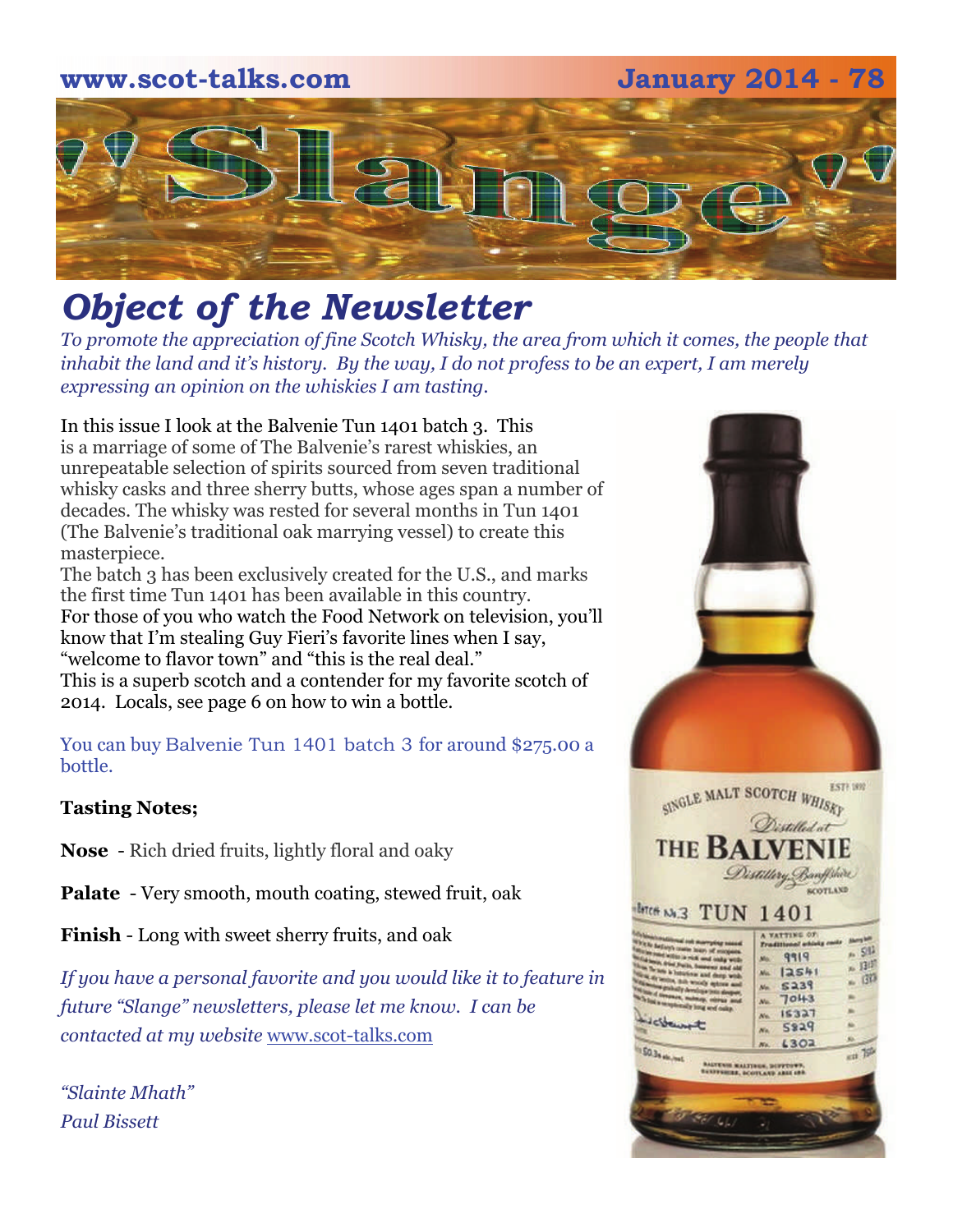

#### **['Freedom and Whisky gang the gither' – Don't forget the Haggis!](http://professorwhisky.wordpress.com/2012/01/27/freedom-and-whisky-gang-thegither-dont-forget-the-haggis/)**

http://professorwhisky.wordpress.com/2012/01/27/freedom-and-whisky-gang-thegither-dont-forget-the-haggis

If you're planning on celebrating Burns Night this year then make sure you don't forget to complement your haggis with some drams!



For those of you who don't know, the Scottish festival celebrates the birthday of the famous poet Robert Burns, (his 254th this year), who, throughout the 18th century penned many verses like the one you see above. The evening orientates around a meal which is punctuated with extracts of Burns' work, praising both the Haggis - the traditional Scottish dish of a stuffed sheep's stomach - and toasting the 'lassies'.



So for the numerous toasting's necessary for the evening, it would only be appropriate to choose Scotch, but the question is, which one? Whisky experts Neyah White and Taylor Boetticher agree that you should choose one which is lighter and sweeter. Boetticher advises against choosing a smokier whisky, suggesting ' a more malt-driven' blend would go better with the oats and organmeat Haggis recipe. Whiskies from the Speyside region such as **Glenfiddich, The Macallan, BenRiach, Glenrothes and the Balvenie** are recommended and if you would prefer a blend, try the **8-year old Sheep Dip.**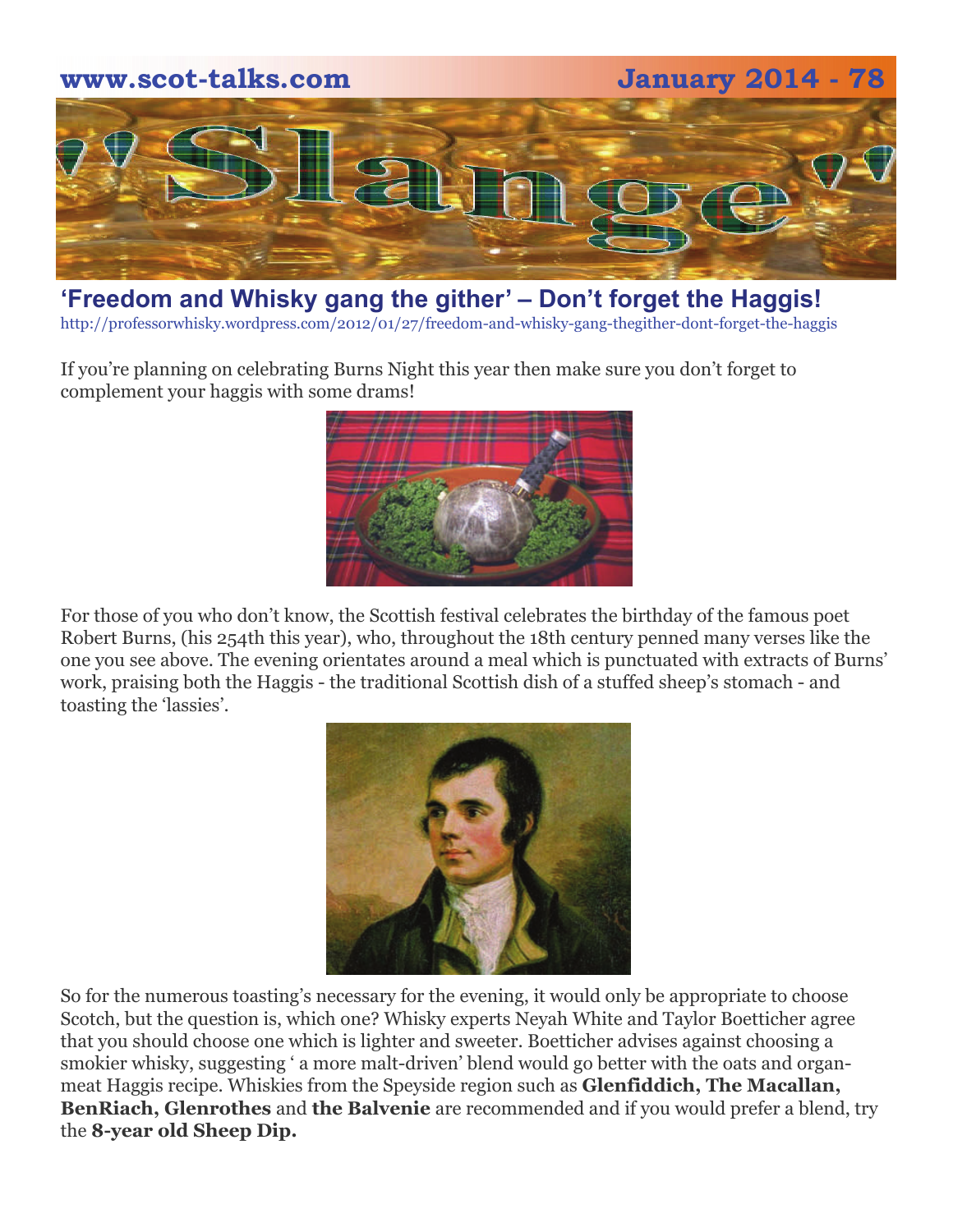# **www.scot-talks.com January 2014 - 78**

Below is a simple guide to help you choose your single malt Whisky, and the flavor notes you should expect from it. Being Scottish I recommend you find a likely candidate and try it in a bar before buying the whole bottle. With each issue of the newsletter I will add in another Whisky to the flavor map. This Issue; Balvenie Tun 1401 Batch 3. For more information go to http://us.thebalvenie.com/

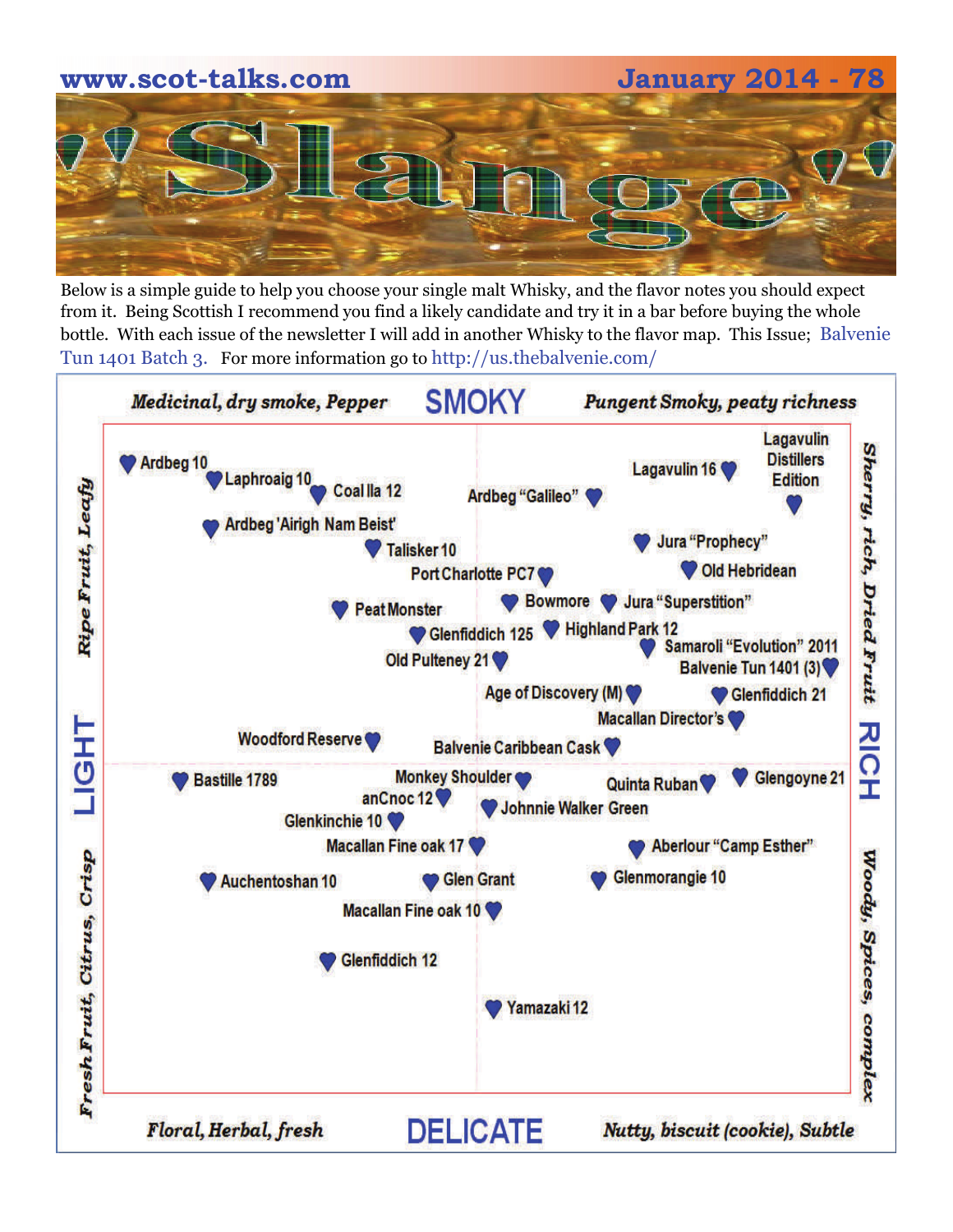

#### **Ten Questions with Dennis McBain**

Dennis McBain started his coppersmith apprenticeship at The Balvenie distillery in 1959, one year after he left school. Here he chats with US Balvenie Ambassador Lorne Cousin.



#### **What were your favorite subjects at school?**

I've always been good with my hands, so my favourite subjects were metalwork and woodwork.

#### **Stills are always made from copper; I understand distilleries have experimented with different metals but always went back to copper, why is this?**

There are a few reasons for that. The first is that you can heat it to easily soften the copper. That lets you beat it into the shapes required for making a still. The second is that it's a very good conductor of heat. This is important because it's good for fuel economy. But the most important reason for using copper is that it acts as a catalyst. It removes any sulphur which may be carried over from the fermentation process prior to distillation.

#### **What is the average lifespan of a still?**

Wash Stills last around 20 to 25 years, while Spirit Stills go for between 25 to 30 years.

#### **The shape and height of the still are very important in the character of the final spirit produced, why is this?**

It's because the shape and height of the still determines the character of the new make spirit. During boiling, there is a reflux action constantly going on in the head of the still, so the higher the still, the more the heavier vapors will condense and fall back to mix with the boiling liquid.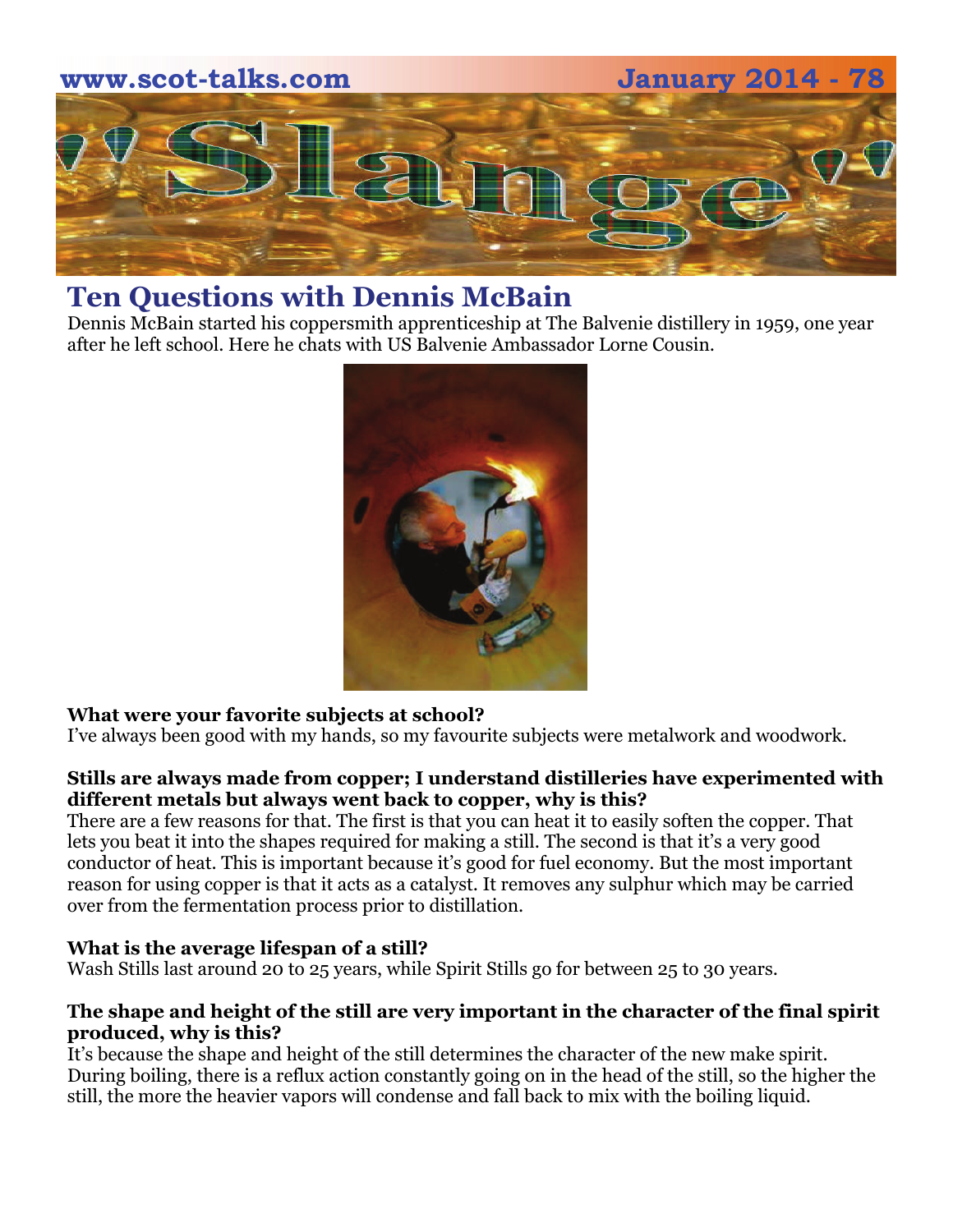

#### **Cont;**

#### **Part of the Balvenie still is known as "The Balvenie Bowl," and indeed the shape of the neck of our bottles represents this. What is particularly special about the Balvenie stills?**

As I mentioned, the shape and size determine the reflux action. The size and shape of the boil ball allow for the vapors to mix before continuing up the head and over in to the condenser via the lye pipe/line arm. That helps make The Balvenie special.

#### **What is meant by "sweetening the still?"**

In the old days, the method of cleaning a newly made still prior to use was to boil water in the still and add a bunch of juniper. The vapors from the juniper would travel all the way to the wash and spirit safes when the process would stop. The reason for this is that during the construction of the still the copper becomes dirty, so the juniper vapors clean and sweeten the still and render it ready for use.

#### **You are one of the most experienced coppersmiths that has ever been in the industry. What attributes are required to be a good coppersmith?**

Having a good vision in your head of what the finished still should look like while you are making it, and being prepared to do heavy manual work. This is a very labor intensive job. It's also important to have a good head for numbers, as you have to calculate sizes before cutting out the copper shapes required for the construction of the still. But most importantly, you have to have pride in your work and do the best that you can do.

#### **Do you still use traditional tools in your work?**

Yes. Modern technology has not changed the craft of the coppersmith much over the years.

#### **What do you think the future holds for this craft?**

It is becoming more difficult to recruit young people to the trade due to the heavy manual work involved, so there are fewer coppersmiths in the trade now. But I'm confident that this rarest of crafts will survive.

#### **Finally, what is your favorite dram?**

My favorite dram is of course the Balvenie 12 year Old DoubleWood!

*If at first you don't succeed, skydiving is not for you.*